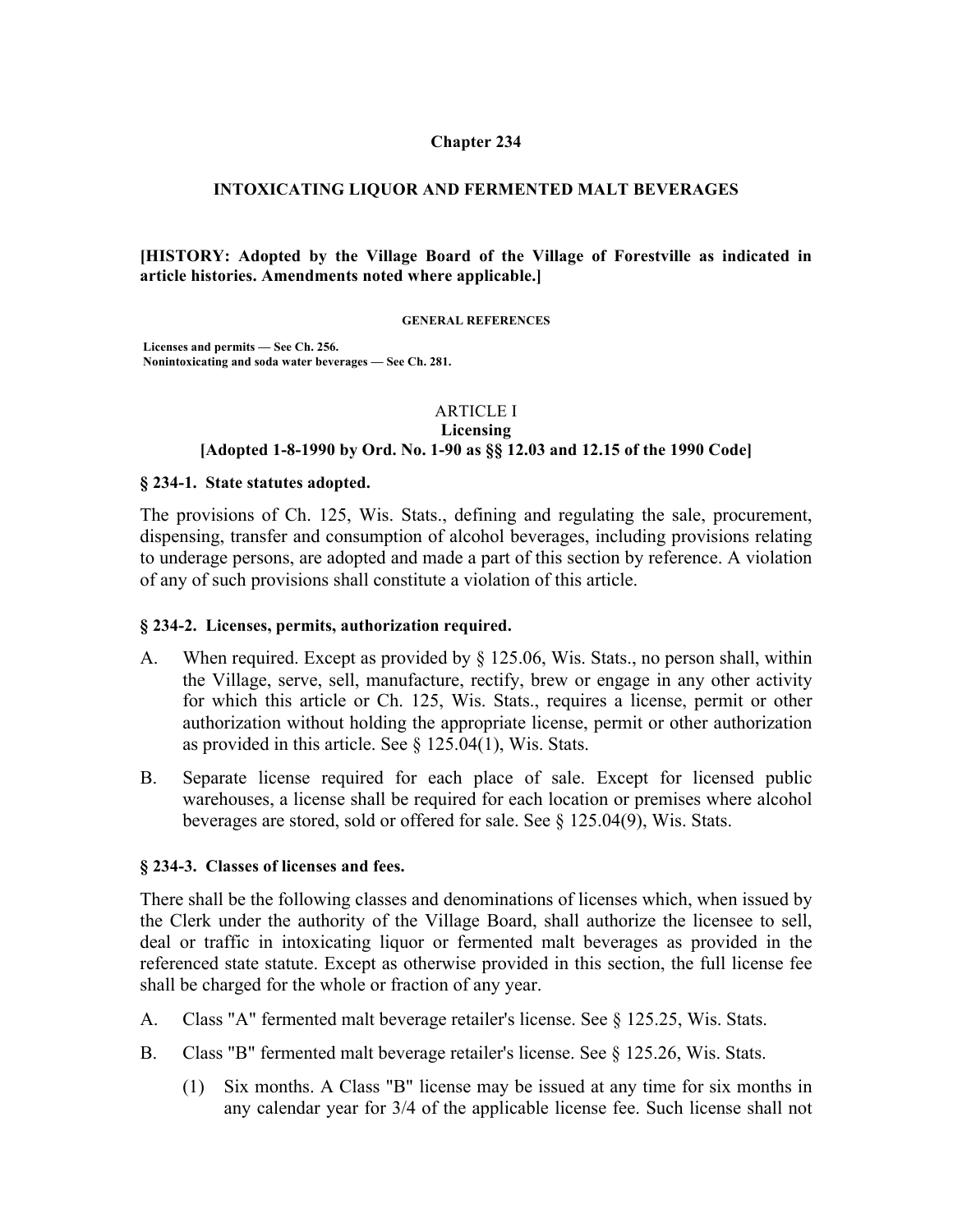be renewable during the calendar year in which issued. See  $\S$  125.26(5), Wis. **Stats**.

- (2) Picnic. See § 125.26(6), Wis. Stats.
- C. Wholesaler's fermented malt beverage license. See § 125.28, Wis. Stats.
- D. Retail "Class A" liquor license. See § 125.51(2), Wis. Stats.
- E. Retail "Class B" liquor license. A retail "Class B" liquor license shall permit its holder to sell liquor in original packages or containers in multiples not to exceed four liters at any one time to be consumed off the licensed premises. See § 125.51(3), Wis. Stats.
	- (1) A license may be issued after July 1 in any license year which shall expire on the following June 30. The fee for the license shall be prorated according to the number of months or fractions of months remaining until the following June 30.
	- (2) The fee for such license shall be 50% of the annual license fee. The license may not be renewed during the calendar year in which issued. See §  $125.51(9)$ , Wis. Stats.<sup>1</sup>
- F. Operator's license. See § 125.17, Wis. Stats.
	- (1) Operators' licenses may be granted to individuals by the Village Board for the purposes of complying with §§ 125.32(2) and 125.68(2), Wis. Stats.
	- (2) Operators' licenses may be issued only on written application on forms provided by the Clerk.

## **§ 234-4. License application.**

- A. Form. Application for a license to sell or deal in intoxicating liquor or fermented malt beverages shall be made in writing on forms prescribed by the State Department of Revenue and filed with the Clerk. The premises shall be physically described, including every room and storage space to be covered by the license and all rooms joined by connecting entrances or not separated by a solid wall.
- B. Application to be notarized. Applications shall be signed and sworn to by the applicant as provided by § 887.01, Wis. Stats.
- C. Duplicate. Upon approval, a duplicate copy of each application shall be forwarded by the Clerk to the State Department of Revenue.

## **§ 234-5. License restrictions.**

 $\overline{a}$ 

A. Statutory requirements. Class B licenses shall be issued only to persons eligible therefor under § 125.04, Wis. Stats.

<sup>1.</sup> **Editor's Note: Original Subsection (f), Pharmacists's license, which followed this subsection, was repealed at time of adoption of Code (see Ch. 1, General Provisions, Art. II).**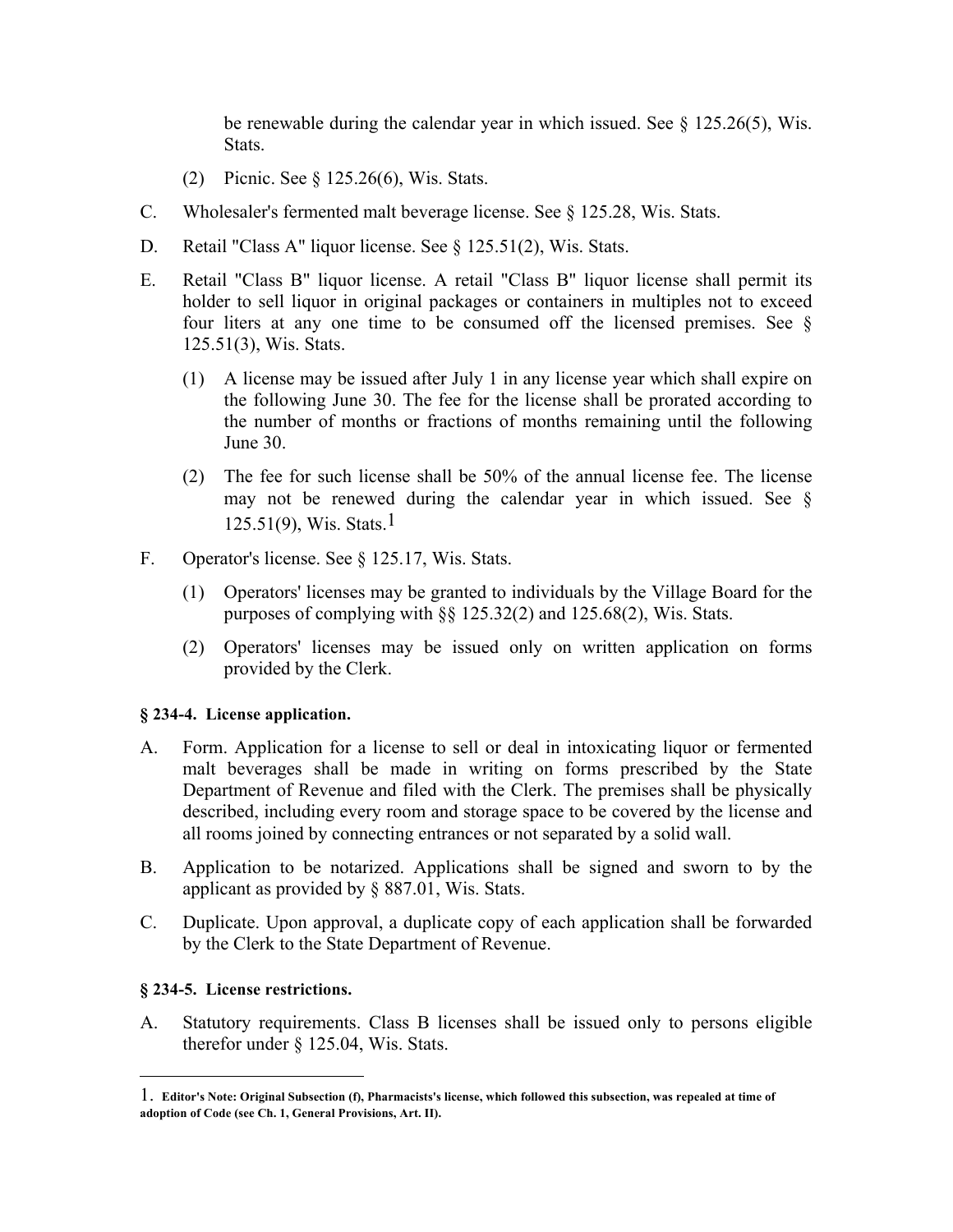## B. Location.

 $\overline{a}$ 

- (1) No retail Class B license shall be issued for premises the main entrance of which is less than 300 feet from the main entrance of any established public school, parochial school, hospital or church. Such distance shall be measured by the shortest route along the highway from the closest point of the main entrance of such school, church or hospital to the main entrance to such premises.
- (2) This subsection shall not apply to premises licensed as such on June 30, 1947, nor shall it apply to any premises licensed as such prior to the occupation of real property within 300 feet thereof by any school, hospital or church building.
- C. Violators of liquor or beer laws or ordinances. No retail Class B license shall be issued to any person who has been convicted of a violation of any federal or state liquor or fermented malt beverage law or the provisions of this article or whose license has been revoked under § 125.12, Wis. Stats., during one year prior to such application. A conviction of a member of a partnership or the partnership itself shall make the partnership or any member thereof ineligible for such license for one year.
- D. Health and sanitation requirements. No retail Class B license shall be issued for any premises which does not conform to the sanitary, safety and health requirements of the Department of Safety and Professional Services pertaining to buildings and plumbing, to the rules and regulations Department of Safety and Professional Services applicable to restaurants and to all such ordinances and regulations adopted by the Village.
- E. License quota. The number of persons and places that may be granted a retail "Class B" liquor license under this article is limited as provided in § 125.51(4), Wis. Stats.
- F. Corporations and limited-liability companies. No corporation or limited-liability company organized under the laws of this state, any other state or foreign country may be issued any alcohol beverage license or permit unless such corporation or limited-liability company meets the requirements of  $\S$  125.04(6), Wis. Stats.<sup>2</sup>
- G. Age requirement. No license hereunder, except an operator's license, shall be granted to any person who has not attained the legal drinking age. Operator's licenses may be issued only to applicants who have attained the age of 18.
- H. Effect of revocation of license. Whenever any license has been revoked, at least 12 months shall elapse before another license shall be granted to the person whose license was revoked.
- I. Delinquent taxes, assessments and claims. No license shall be granted or renewed for any premises for which taxes, assessments or other claims of the Village are delinquent and unpaid, or to any person delinquent in payment of such claims to the

<sup>2.</sup> **Editor's Note: Amended at time of adoption of Code (see Ch. 1, General Provisions, Art. II).**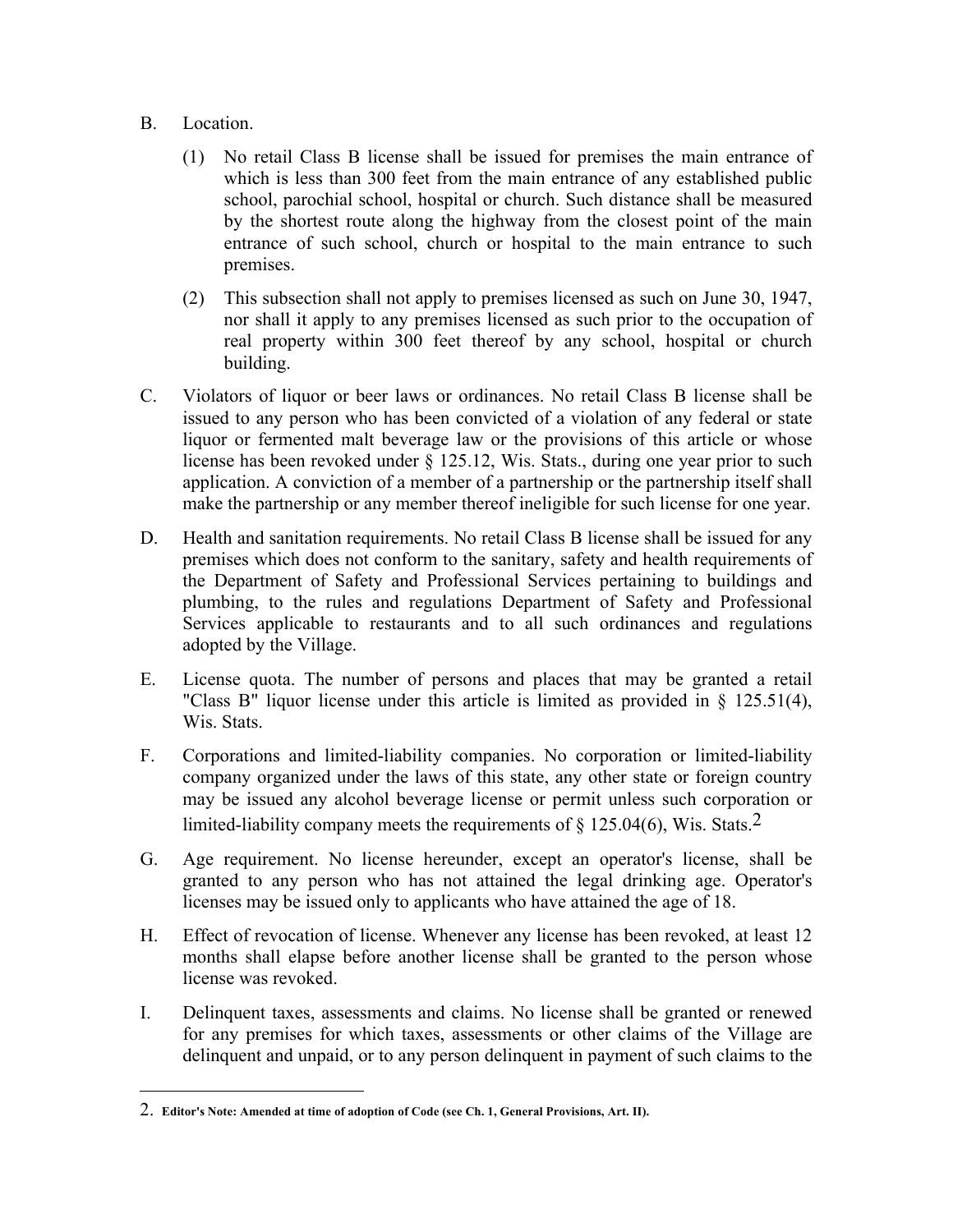Village.

- J. Class B licensed premises to be on street level. A retail Class B license shall be issued only for that portion of a premises located on the street level. This restriction shall not apply to a bona fide club, society or lodge in existence not less than six months prior to application nor prohibit any hotel holding a state permit from supplying beverages in original containers to bona fide patrons in rooms rented by such patrons.
- K. Issuance for sales in dwellings prohibited. No license shall be issued to any person for the purpose of possessing, selling or offering for sale any intoxicating liquor or fermented malt beverages in any dwelling house, flat or residential apartment.

# **§ 234-6. Form and expiration of licenses.** 3

All licenses shall be numbered in the order in which they are issued and shall state clearly the specific premises for which granted, the date of issuance, the fee paid and the name of the licensee and, unless sooner revoked, shall expire on June 30 thereafter except as otherwise provided.

# **§ 234-7. Transfer of licenses.**

- A. As to person. No license shall be transferable as to licensee except as provided by § 125.04(12), Wis. Stats.
- B. As to place. Licenses issued pursuant to this article may be transferred to another premises once during any license year as provided in § 125.04(12), Wis. Stats. Application for such transfer shall be made on blanks furnished by the State Department of Revenue. Proceedings for transfer shall be had in the same manner and form as the original application. There shall be no fee charged for such transfer  $4$

# **§ 234-8. Posting and care of licenses.**

 $\overline{a}$ 

Every license or permit required under this article shall be framed and posted and at all times displayed as provided in § 125.04(10), Wis. Stats. No person shall post such license or permit any other person to post it upon premises other than those mentioned in the application, or knowingly deface or destroy such license.

## **§ 234-9. Regulation of licensed premises and licensees.**

- A. Gambling and disorderly conduct prohibited. Each licensed premises shall at all times be conducted in an orderly manner; and no disorderly, riotous or indecent conduct or gambling shall be allowed at any time on any licensed premises.
- B. Employment of underage persons. No licensee shall employ any underage person

<sup>3.</sup> **Editor's Note: Amended at time of adoption of Code (see Ch. 1, General Provisions, Art. II).** 

<sup>4.</sup> **Editor's Note: Amended at time of adoption of Code (see Ch. 1, General Provisions, Art. II).**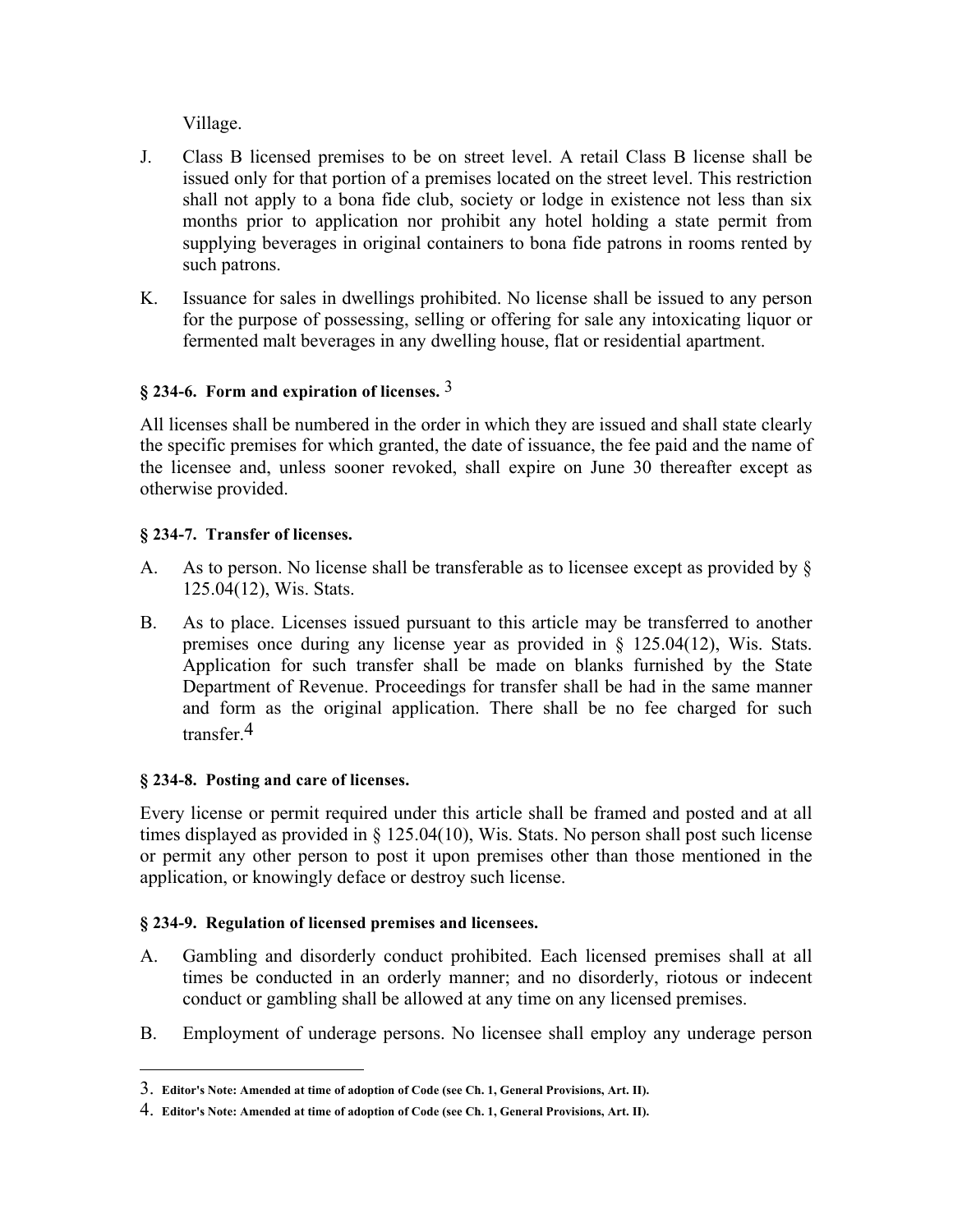who does not have a valid operator's license to sell, serve, dispense or give away any alcohol beverage.

- C. Sales by clubs. No club shall sell intoxicating liquors or fermented malt beverages except to members and guests invited by members.
- D. Safety and sanitation requirements. Each licensed premises shall be maintained and conducted in a sanitary manner and shall be a safe and proper place for the purpose for which used.

## **§ 234-10. Closing hours.**

No premises for which a wholesale or retail liquor or fermented malt beverage license has been issued shall remain open for the sale of liquor:

- A. If a wholesale license, between 5:00 p.m. and 6:00 a.m., except on Saturday when the closing hour shall be  $9:00 \text{ p.m.}^5$
- B. If a retail Class A license, premises may remain open for the conduct of their regular business, but may not sell intoxicating liquor between 9:00 p.m. and 8:00 a.m. and may not sell fermented malt beverages between 12:00 midnight and 6:00 a m $6$
- C. If a retail Class B license, between 2:00 a.m. and 6:00 a.m. on weekdays and between 2:30 a.m. and 6:00 a.m. on Saturdays and Sundays. On January 1, premises operating under a Class B license are not required to close. No package, container or bottle sales may be made after midnight.
- D. Hotels and restaurants whose principal business is the furnishing of food or lodging to patrons, bowling alleys and golf courses may remain open for the conduct of their regular business but no intoxicating liquors or fermented malt beverages shall be sold during prohibited hours.

## **§ 234-11. Revocation and suspension of licenses.**

- A. Procedure. Whenever the holder of any license under this article violates any portion of this article, proceedings for the revocation or suspension of such license may be instituted under the procedure established by § 125.12, Wis. Stats., and the provisions therein relating to granting a new license shall likewise be applicable.
- B. Effect of revocation. See § 234-5H of this article.
- C. Revocation for nonuse.

 $\overline{a}$ 

(1) Within 60 days from the issuance of a "Class A" retail liquor license or a "Class B" intoxicating liquor license or a Class "B" fermented malt beverage license, the licensee shall be open for business with adequate stock and equipment. In the event of the licensee's failure to do business within such

<sup>5.</sup> **Editor's Note: Amended at time of adoption of Code (see Ch. 1, General Provisions, Art. II).** 

<sup>6.</sup> **Editor's Note: Amended at time of adoption of Code (see Ch. 1, General Provisions, Art. II).**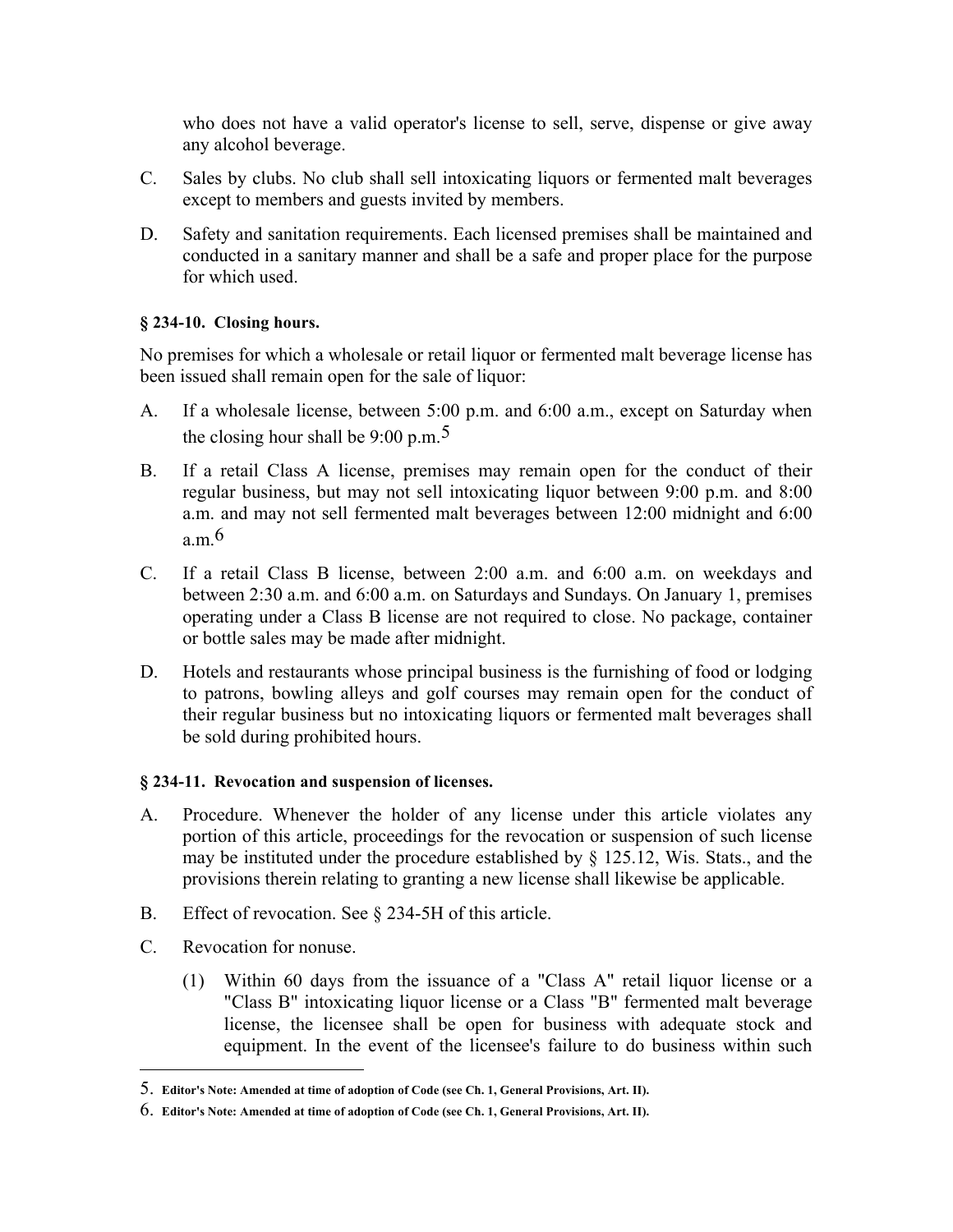time, such license shall be subject to revocation by the Village Board after a public hearing. The Board may for good cause shown extend the 60 day period.

- (2) If any licensee shall suspend or cease doing business for a period of 60 consecutive days or more, that "Class A" retail liquor license or that "Class B" intoxicating liquor license, or that Class "B" fermented malt beverage license shall be subject to revocation by the Village Board after public hearing.
- D. Repossession of license or permit. Whenever any license or permit under this article shall be revoked or suspended by the Village Board or action of any court, the Clerk shall notify the licensee or permittee of such suspension or revocation and notify an appropriate enforcement officer, who shall take physical possession of the license or permit wherever it may be found and file it in the Clerk's office.

## **§ 234-12. Nonrenewal of licenses.**

Before renewal of any license issued under this article is refused, the licensee shall be given written notice of any charges or violations against him or the reasons proposed for nonrenewal and a copy of any proposed motion for nonrenewal and shall have an opportunity to be heard before the Village Board.

## **§ 234-13. Violations by agents and employees.**

A violation of this article by an authorized agent or employee of a licensee shall constitute a violation by the licensee.

## **§ 234-14. Violations and penalties.**

In addition to the revocation, suspension or nonrenewal of a license or permit issued under this article, any person found to be in violation of any provision of this article shall be subject to a penalty as provided in § 1-4 of this Code.

### ARTICLE II **Nude Dancing in Licensed Establishments [Adopted 12-8-1998 by Ord. No. 4-98]**

## **§ 234-15. Prohibited acts.**

It is unlawful for any person to perform or engage in, or for any licensee or manager or agent of the licensee to permit any person, employee, entertainer or patron to perform or engage in any live act, demonstration, dance or exhibition on the premises of a licensed establishment which:

- A. Shows his or her genitals, pubic area, vulva, anus, anal clef or cleavage with less than a fully opaque covering; or
- B. Shows any portion of the female breast below a point immediately above the top of the areola; or
- C. Shows the covered male genitals in a discernibly turgid state.